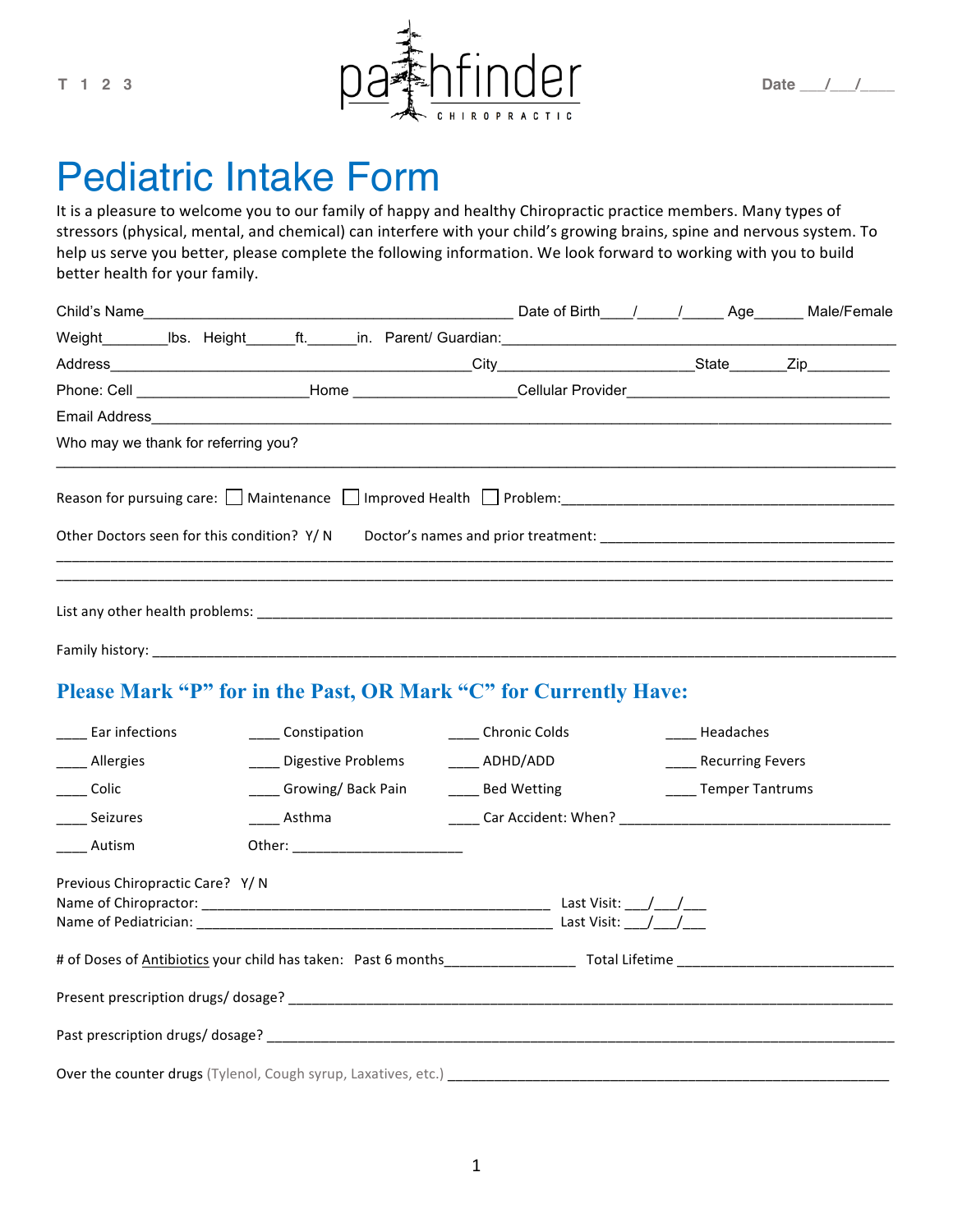

| Cigarette/ Alcohol use during Pregnancy? Y/N                                                                                                                                                                                                   |
|------------------------------------------------------------------------------------------------------------------------------------------------------------------------------------------------------------------------------------------------|
| Location of Birth (circle one): Hospital Birth Center Home                                                                                                                                                                                     |
| Birth Intervention (circle one): Forceps Vacuum Extraction Caesarian Section                                                                                                                                                                   |
| If Caesarian Section, was it: ______Emergency or _______ Planned (check one)                                                                                                                                                                   |
|                                                                                                                                                                                                                                                |
|                                                                                                                                                                                                                                                |
| <b>Feeding History</b>                                                                                                                                                                                                                         |
|                                                                                                                                                                                                                                                |
| Introduced to: Solid Foods @____________months Cow's milk @______________months                                                                                                                                                                |
|                                                                                                                                                                                                                                                |
| <b>Developmental History</b>                                                                                                                                                                                                                   |
| Your child's spine is most vulnerable to stress and should routinely be checked by a Doctor of Chiropractic for prevention and early<br>detection of Vertebral Subluxation (Spinal Nerve Interference).<br>At what age was your child able to: |
|                                                                                                                                                                                                                                                |
|                                                                                                                                                                                                                                                |
| _____________________ Sit up                                                                                                                                                                                                                   |
| According to the National Safety Council, approximately 50% of children fall head first from a high place during their first year of life.<br>(i.e. a bed, changing table, down stairs)                                                        |
| Did your child have a fall similar to what was described above? Y/N Explain:                                                                                                                                                                   |
|                                                                                                                                                                                                                                                |
|                                                                                                                                                                                                                                                |
|                                                                                                                                                                                                                                                |
| Lifestyle                                                                                                                                                                                                                                      |
| Does your child: Eat health foods (organic products, etc.)<br>Drink water                                                                                                                                                                      |
| Take probiotics                                                                                                                                                                                                                                |
| $Exercise:$ None<br>Moderate<br>Daily<br>$H$ eavy<br>$\Box$                                                                                                                                                                                    |
|                                                                                                                                                                                                                                                |

Is there anything else you would like us to know about your child? \_\_\_\_\_\_\_\_\_\_\_\_\_\_\_\_\_\_\_\_\_\_\_\_\_\_\_\_\_\_\_\_\_\_\_\_\_\_\_\_\_\_\_\_\_\_\_\_\_\_\_\_\_\_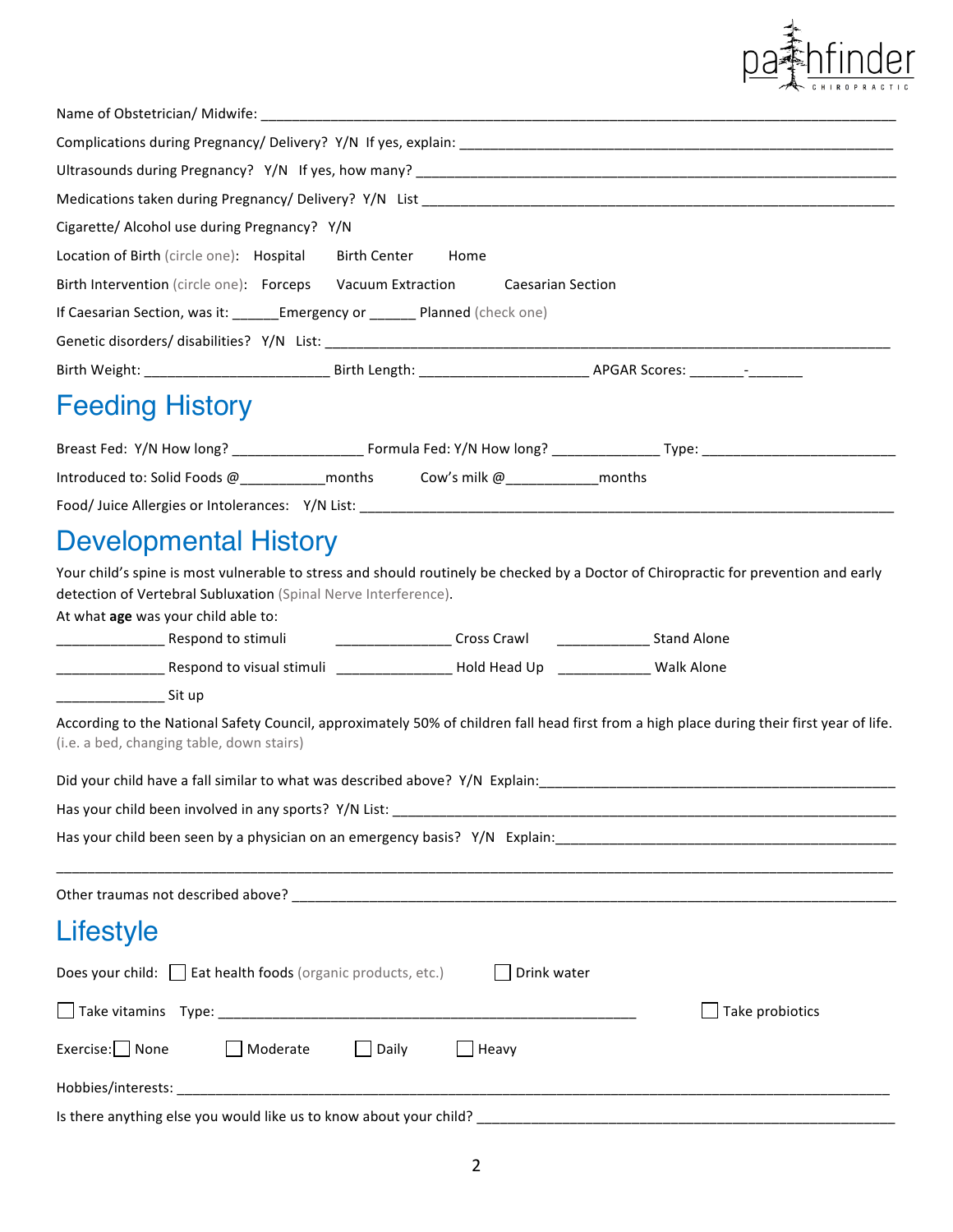

## Informed Consent for Chiropractic Care

Chiropractic care, like all forms of health care, while offering considerable benefits may also provide some level of risk. This level of risk is most often very minimal, yet in rare cases, injury has been associated with Chiropractic care. The types of complications that have been reported secondary to Chiropractic care include: sprain/strain injuries, irritation of a disc condition, and rarely, fractures. One of the rarest complications associated with Chiropractic care occurring at a rate between one instance per one million to one instance per two million cervical spine (neck) adjustments may be a vertebral injury that could lead to a stroke.

Prior to receiving Chiropractic care in the Chiropractic office, a health history and physical examination will be completed. These procedures are performed to assess your specific conditions, your overall health and in particular your spinal health. These procedures will assist us in determining if Chiropractic care is needed, or if any further examinations or studies are needed. In addition, they will help us determine if there is any reason to modify your care or provide you with a referral to another health care provider. All relevant findings will be reported to you along with a care plan prior to beginning care.

- I understand and accept that there are risks associated with Chiropractic care and give consent to the examination that the doctor deems necessary and the Chiropractic care, including spinal adjustments, as reported following my assessment.
- I agree that a photocopy of this form may be used in place of the original. All professional services rendered are charged to the practice member. It is customary to pay for services when rendered unless other arrangements have been made in advance. I understand that I am financially responsible for charges not covered by this assignment.

The risks associated with exposure to ionization and spinal adjustments have been explained to me to my complete satisfaction, and I have conveyed my understanding of these risks to the Doctor. After careful consideration, I do hereby request and authorize imaging studies and Chiropractic adjustments for the benefit of my minor child for whom I have the legal right to select and authorize health care services on behalf of.

 $\Box$  Under the Terms and Conditions of my divorce, separation or other legal authorization, the consent of a spouse/former spouse or other guardian is not required. If my authority to so select and authorize this care should change in any way, I will immediately notify this office.

| <b>Parent/ Guardian Signature:</b> | Date:       |  |  |
|------------------------------------|-------------|--|--|
| <b>Witness Signature:</b>          | Date: $/$ / |  |  |